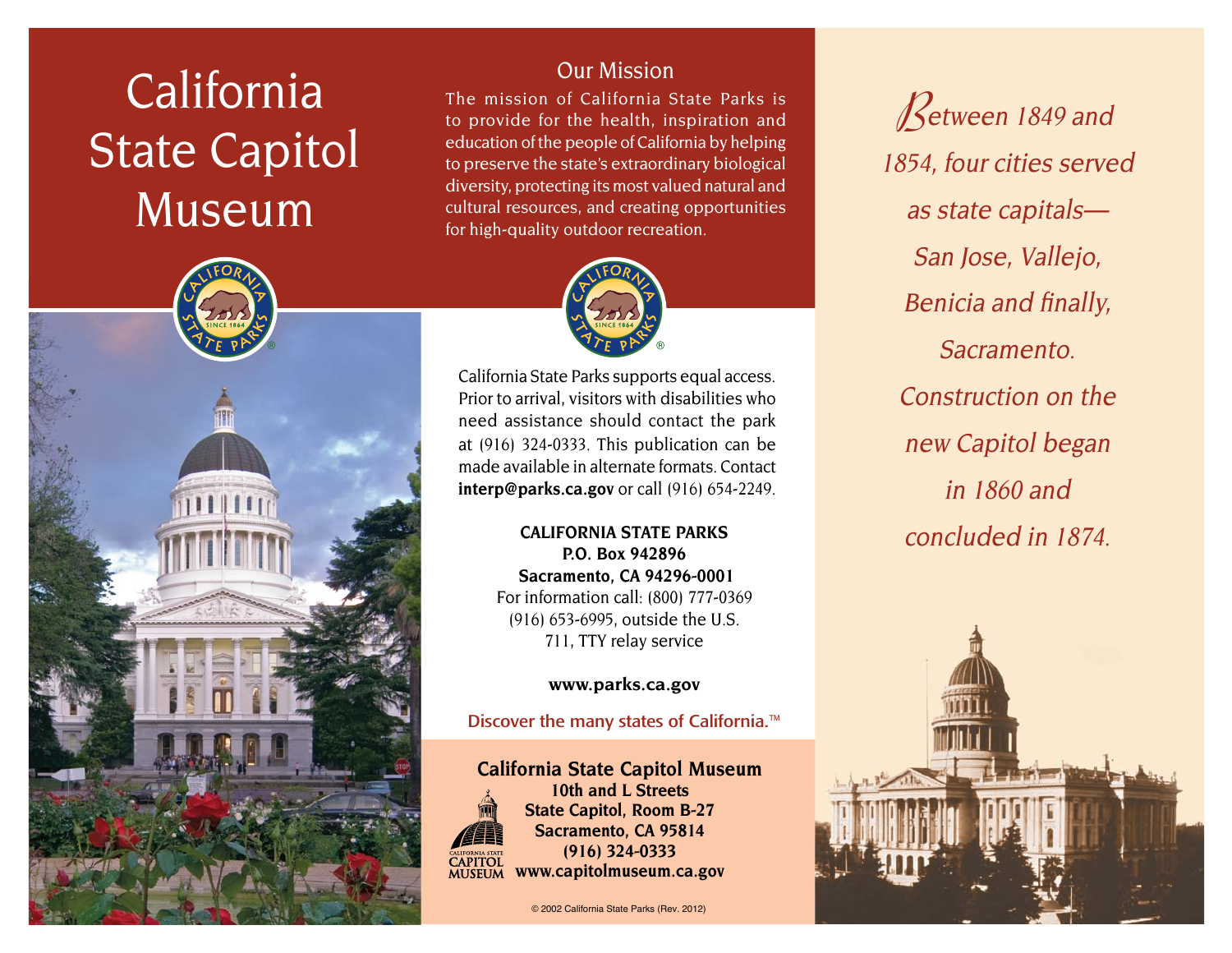## **I n the heart of Sacramento on 10th Street between L and N Streets, California's**

**State Capitol** embodies the best of California's past and present. Forty acres of lawns, flower gardens and memorials to California history surround the building. Stately trees in Capitol Park, including many exotic species planted over 100 years ago, thrive in Sacramento's climate.



First floor Rotunda

The Capitol is a hub of activity visitors might be inspired to join a rally for a favorite cause, attend a legislative session, visit lawmakers in their Capitol offices, or relax on the lawn for a shady picnic. During the holiday season, visitors might discover a festive musical concert in the first floor Rotunda. Informative exhibits on California's 58 counties highlight the first floor of the East Annex.

The Capitol has gone through many changes. Electricity first augmented, then replaced gaslight between 1892 and 1895. In 1906 a remodeling of the area now called the West Wing created more office space. The East Annex, completed in 1952, added even more offices. When a 1972 study of the building showed it to be unsafe in the event

 $\mathcal{B}_{\text{elow the Capitol's}}$ beautiful inner dome is a large statue grouping entitled "Columbus' Last Appeal to Queen Isabella," a generous gift from Darius Ogden Mills in 1883.

of an earthquake, the "Old Capitol" was scheduled for renovation. By 1982 the building was restored to its original early twentieth-century elegance. Today it is a working museum.

Period displays include the 1906 era Governor's office suite; the Treasurer's Office circa 1906 and 1933; and the 1902 office of the Secretary of State. For a special treat, visit the Rotunda, which begins on the first floor and rises 120 feet to the inner dome.

#### **CALIFORNIA'S STATE CAPITALS**

Californians wrote the first California State Constitution in Monterey in 1849, and on September 9, 1850, California became the thirty-first state. Between 1849 and 1854, four cities served as state capitals—San Jose, Vallejo, Benicia and finally, Sacramento. Construction on the new Capitol began in 1860 and concluded in 1874. However, eager lawmakers moved into the unfinished building in 1869. Today the Capitol is home

to 40 Senators, 80 Assembly Members, the Governor and Lieutenant Governor.

#### **CAPITOL PARK**

During the winter of 1870, the original four square blocks of the Capitol grounds were planted with

800 trees and flowering shrubs of nearly 200 varieties from all parts of the world. Today there are more than 450 varieties represented.

Capitol Park features memorials to significant events involving California:

• A Civil War Memorial Grove planted in 1897 with saplings from famous Civil War battlefields.



World Peace Rose Garden



Father Junípero Serra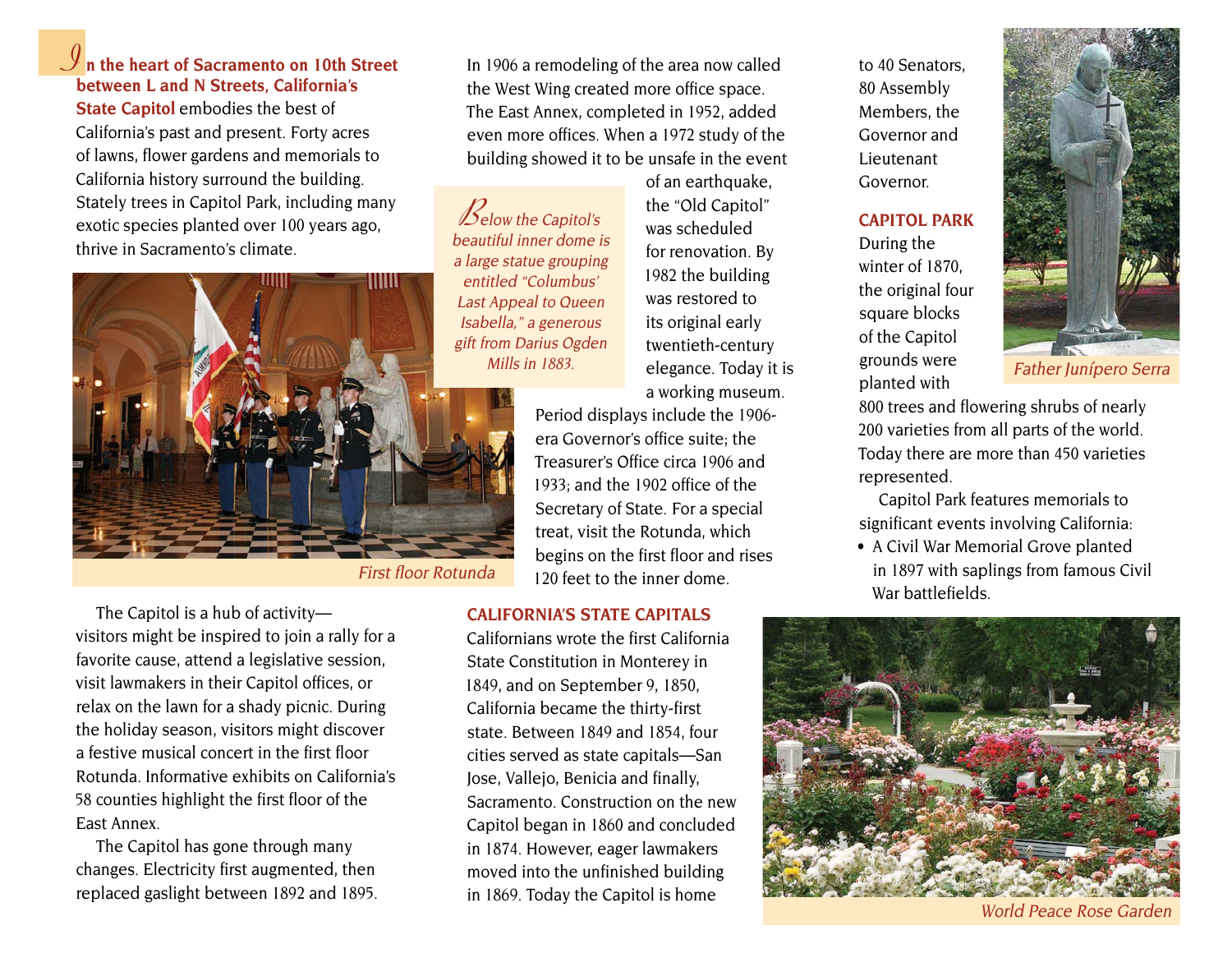- A life-sized statue of Father Junípero Serra, a Roman Catholic missionary sent by Spain to help colonize California. At its base is a map of California's 21 missions, from San Diego to Sonoma.
- The California Vietnam Veterans Memorial, with life-size bronze figures of service men and women, depicting military life in Vietnam and featuring engravings of names of Californians killed or missing in action.
- The California Veterans Memorial, a granite obelisk honoring California Veterans from the Mexican-American War, Civil War, Spanish-American War, World War I, World War II, the Korean War, the Vietnam War and the Persian Gulf War.



Chamber features desks built in the 1860s, where representatives propose, discuss and vote on new laws.

**LEGISLATIVE SESSIONS AND COMMITTEE MEETINGS** Visit the

restored Legislative Chambers and watch today's lawmakers at work in surroundings that echo the past. Seated at desks built in the 1860s, representatives propose,

discuss and vote on new laws, helping to create the world of tomorrow. Legislative sessions are held on Monday and Thursday from early January through late August. First come, first served gallery seating is available to the public during sessions, and committee meetings take place during every day of the business week.

#### **LIVING HISTORY EVENTS**

The State Capitol Museum presents free living history events. Election Day, 1906 Earthquake, Governor's Day and California Admission Day Living History Programs transport visitors back to the early days of California government. Costumed volunteers participate in these events.



Living History Day

#### **SCHOOL/GROUP TOURS**

Free guided school and group tours are by reservation only. Groups are limited to 35 persons. We recommend a ratio of ten students to one adult chaperone. For tour reservations, call (866) 240-4655. To receive educational materials and school group rules, visit our Web site at www.capitolmuseum.ca.gov, or call the Tour Office at (916) 324-0333.



Treasurer's Office–1906



Historic Governor's Main Office–1906

### **PUBLIC TOURS**

The State Capitol Museum conducts tours daily, on the hour, from 9 a.m. to 4 p.m.

# ACCESSIBLE FEATURES

The north and south entrances of the Capitol Annex, restrooms and elevators are wheelchair accessible. Hearing devices are available upon request at the Tour Office.

#### **OTHER AMENITIES**

• The Tour Office (located in basement Room) B-27) is open daily from 9 a.m. to 5 p.m.